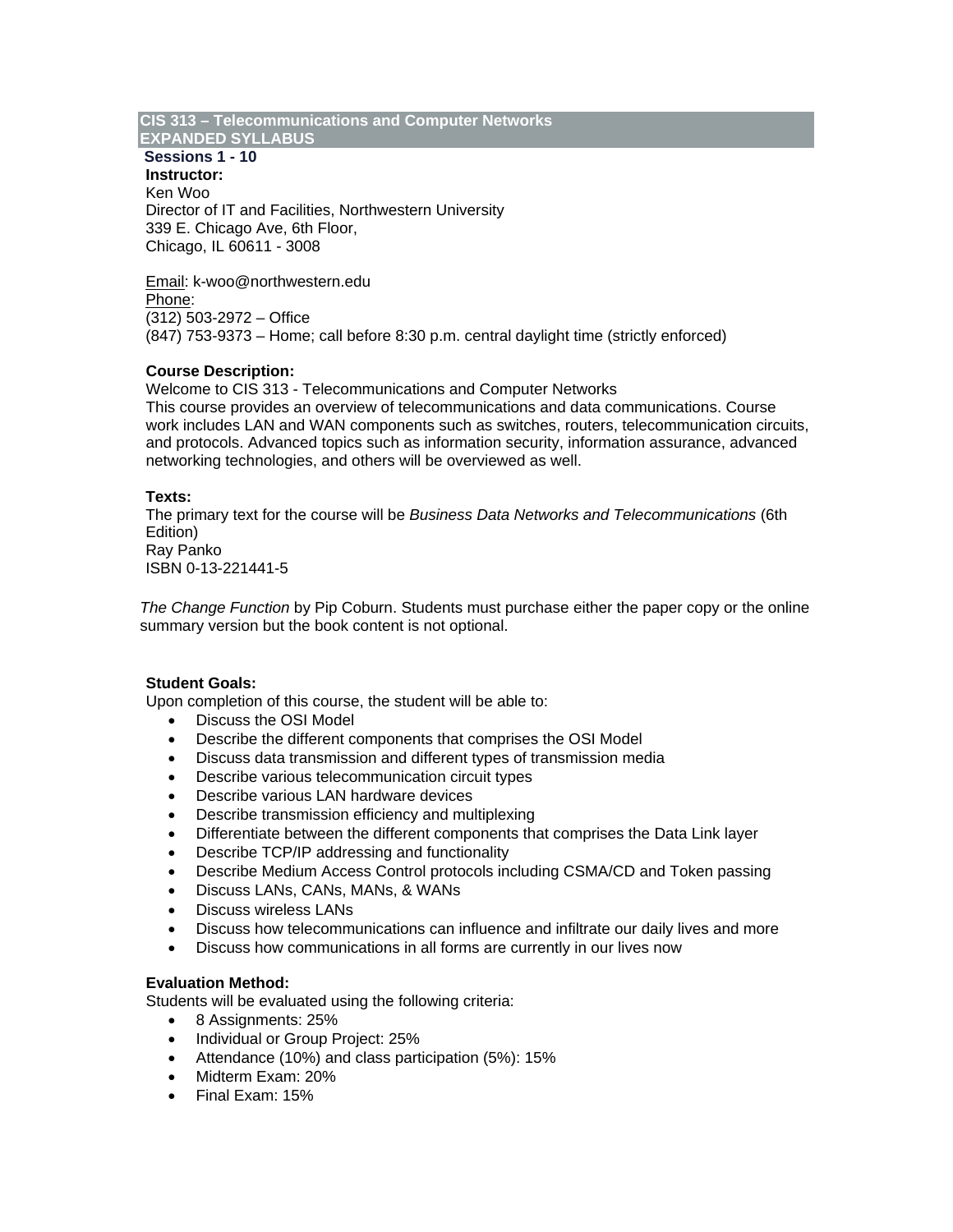Note: With the exception of the first week of class, late assignments **will not** be accepted.

#### **Course Schedule**

**Online Synchronous Meetings** are Wednesdays from 7-9:00 PM. Some weeks may not have a Sync Session, your Instructor will indicate the exact schedule during the first Sync Session. All readings from the text and articles listed online are to be prepared in advance.

**Note:** Because the assigned readings are due on the date indicated on the schedule, you need to read ahead in the syllabus to start working on the readings. Articles and discussion questions are listed in the online course management system.

#### **Sessions**

Below, you will find a quick reference guide to the readings, assignments and synchronous activities for each session. Links to the slides and articles are on under *Course Content*, located on the left navigation bar.

| <b>Readings</b>                                                                                                                                         | <b>Assignments</b>                                                                                                                                                                                                                                                                                                                                                                                                                                                                                                                                                                                                                                                                              | <b>Synchronous</b><br>Meeting(s)                                                                                                                              |
|---------------------------------------------------------------------------------------------------------------------------------------------------------|-------------------------------------------------------------------------------------------------------------------------------------------------------------------------------------------------------------------------------------------------------------------------------------------------------------------------------------------------------------------------------------------------------------------------------------------------------------------------------------------------------------------------------------------------------------------------------------------------------------------------------------------------------------------------------------------------|---------------------------------------------------------------------------------------------------------------------------------------------------------------|
| <b>Assigned Readings</b><br>Chapter(s) 1 & 6 from<br><b>Business Data</b><br>Networks and<br><b>Telecommunications</b><br>(6th Edition) by Ray<br>Panko | <b>Final Project/Case-Study:</b><br><b>Choose a Case-Study</b><br>$\bullet$<br>Scenario: The first step in our<br>Case-study is to choose one of<br>four network scenarios to pursue<br>throughout the course. Each<br>scenario poses its own network                                                                                                                                                                                                                                                                                                                                                                                                                                           | <b>Synchronous Session:</b><br>Join the online discussion<br>with your instructor and<br>classmates.)<br><b>Online Office Hours:</b><br>Meet online with your |
| <b>PowerPoint slides</b>                                                                                                                                | needs, challenges, and limiting<br>factors:                                                                                                                                                                                                                                                                                                                                                                                                                                                                                                                                                                                                                                                     | instructor to ask any<br>questions you have about                                                                                                             |
| <b>Optional Readings</b><br><b>PowerPoint Slides:</b><br>Recap                                                                                          | Post Your Decision to the<br>٠<br><b>Discussion Board:</b><br>Once you've chosen the Case-<br>study you plan to pursue, post<br>your decision here on the<br>Discussion Board. Please make<br>your choice before Session 2<br>synchronous meeting.<br><b>Build a Network Legend:</b><br>Based on the information given<br>in the Final Project/Case-study<br>Scenario you have chosen, use<br>a diagramming program to build<br>a network legend. The legend<br>should include the elements you<br>plan to use to build the specific<br>network outlined in the scenario<br>you choose. You will use this<br>legend throughout the course as<br>you continue building your final<br>assignment. | Session 1.<br>As office hours may<br>change, ask your<br>instructor for the<br>schedule.                                                                      |

#### **Session 1 - Introduction to Communications**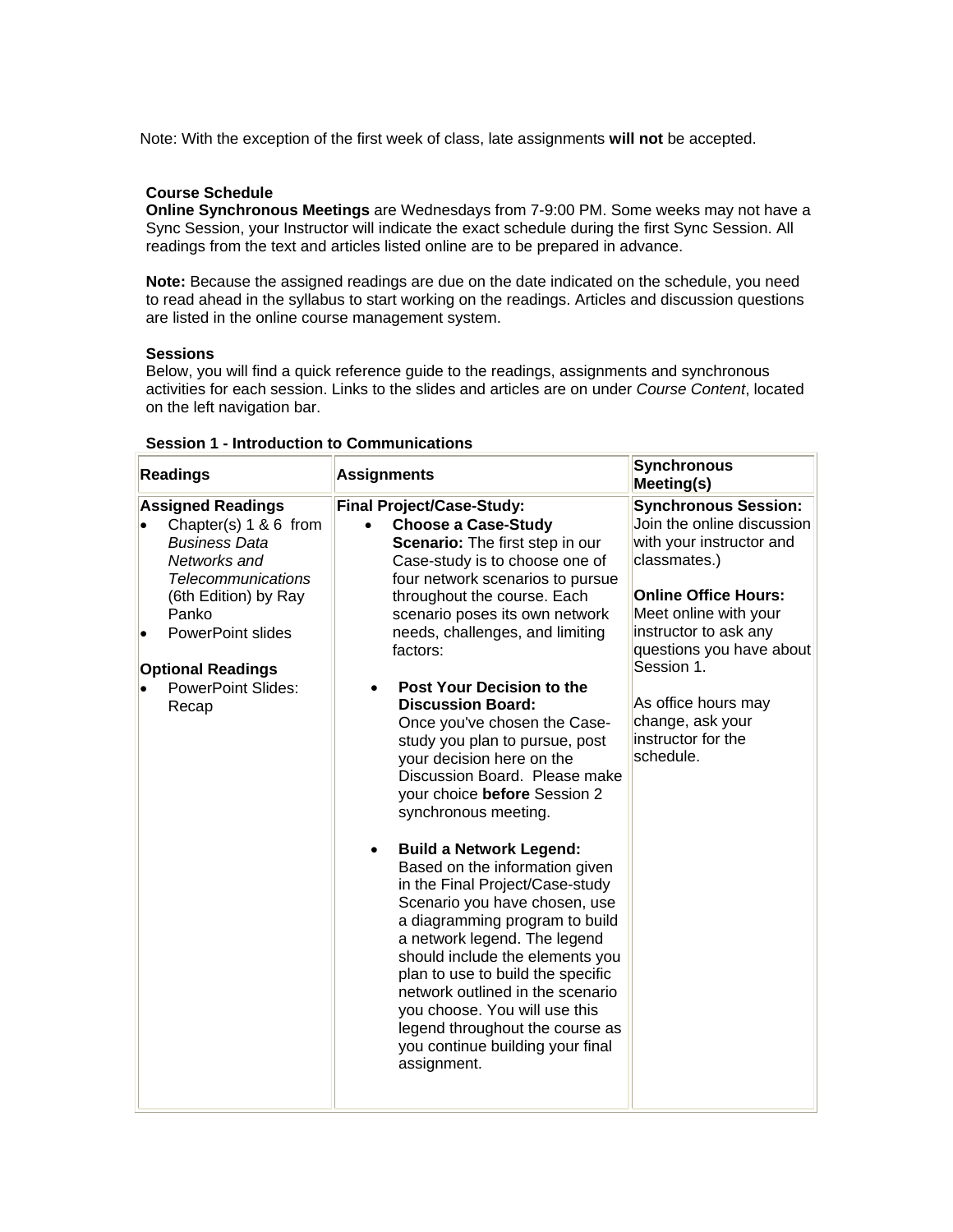| <b>Chapter Homework:</b> |  |
|--------------------------|--|
| Chapters 1 & 6           |  |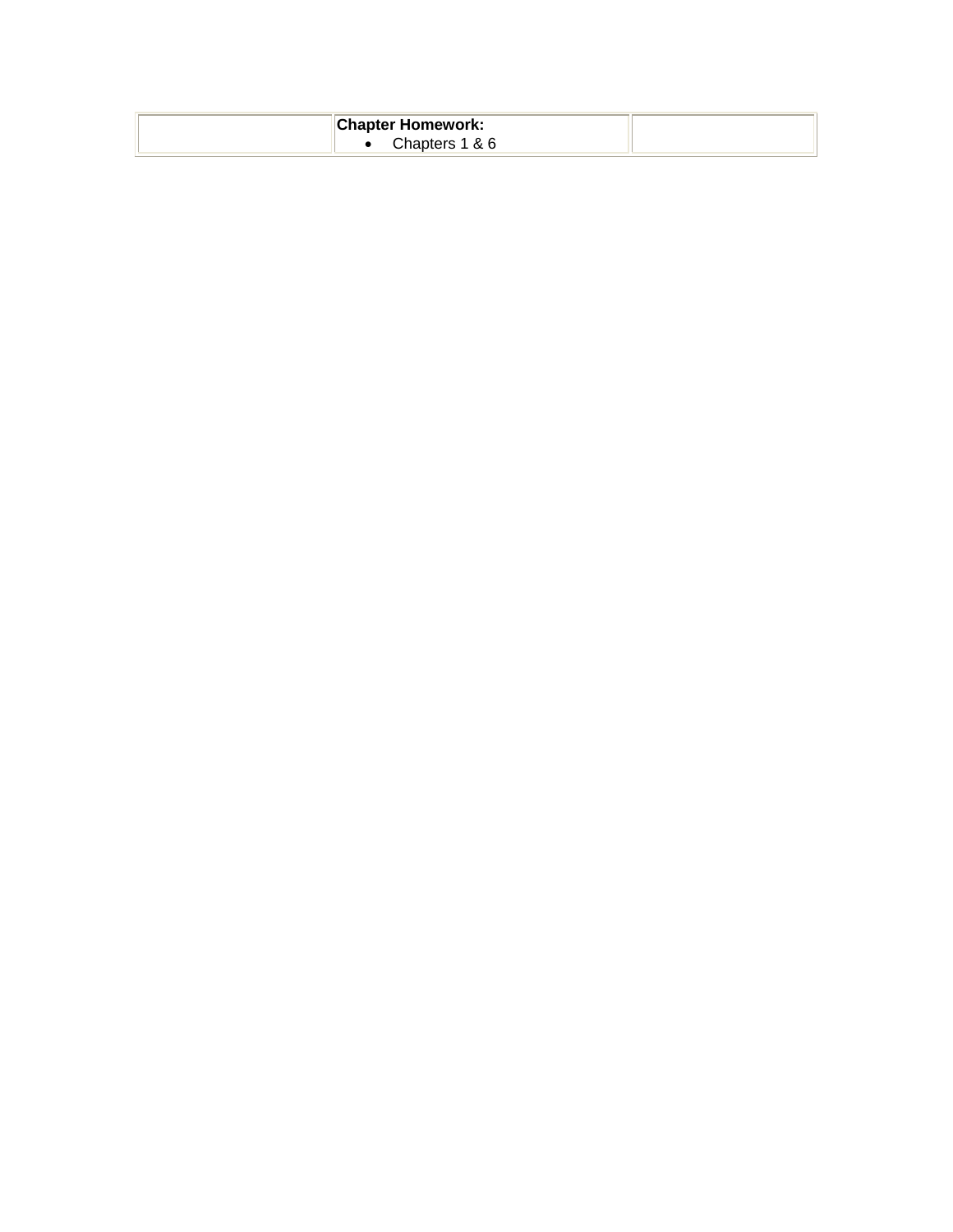| Session 2 – Fundamentals of Communications |  |  |
|--------------------------------------------|--|--|
|--------------------------------------------|--|--|

|                 | <b>Readings</b>                                                                                                                                                                                                                                        | <b>Assignments</b>                                                                                                                                                                                                                                                                                                                               | <b>Synchronous</b><br>Meeting(s)                                                                                                                                                                                                            |  |
|-----------------|--------------------------------------------------------------------------------------------------------------------------------------------------------------------------------------------------------------------------------------------------------|--------------------------------------------------------------------------------------------------------------------------------------------------------------------------------------------------------------------------------------------------------------------------------------------------------------------------------------------------|---------------------------------------------------------------------------------------------------------------------------------------------------------------------------------------------------------------------------------------------|--|
| l.<br>$\bullet$ | <b>Assigned Readings</b><br>Chapter 2 from Business<br>Data Networks and<br><b>Telecommunications</b><br>(6th Edition) by Ray<br>Panko<br>PowerPoint slides<br>Articles:<br>Doctors,<br>$\circ$<br>Untethered<br><b>IBM PC Turns</b><br>$\Omega$<br>25 | <b>Article Response:</b><br>Submit a 1-page essay<br>$\bullet$<br>outlining your reaction to each<br>assigned article:<br>Doctors, Untethered<br>$\Omega$<br><b>IBM PC Turns 25</b><br>$\Omega$<br><b>Chapter Homework:</b><br>Chapter 2<br><b>Discussion Board:</b><br>Continue sharing your thoughts and<br>questions on the Discussion Board. | <b>Synchronous Session:</b><br>TBA<br><b>Online Office Hours:</b><br>Meet online with your<br>instructor to ask any<br>questions you have about<br>Session 2.<br>As office hours may<br>change, ask your<br>instructor for the<br>schedule. |  |
|                 | <b>Optional Readings</b>                                                                                                                                                                                                                               |                                                                                                                                                                                                                                                                                                                                                  |                                                                                                                                                                                                                                             |  |
|                 | PPT slides - recap                                                                                                                                                                                                                                     |                                                                                                                                                                                                                                                                                                                                                  |                                                                                                                                                                                                                                             |  |
| $\bullet$       | Article: It's 10 pm, do                                                                                                                                                                                                                                |                                                                                                                                                                                                                                                                                                                                                  |                                                                                                                                                                                                                                             |  |
|                 | you know where your<br>files are?                                                                                                                                                                                                                      |                                                                                                                                                                                                                                                                                                                                                  |                                                                                                                                                                                                                                             |  |
| $\bullet$       | Any additional books<br>and articles on this topic                                                                                                                                                                                                     |                                                                                                                                                                                                                                                                                                                                                  |                                                                                                                                                                                                                                             |  |

# **Session 3 – Communications Equipment and Data Transmissions**

| <b>Readings</b>                             | <b>Assignments</b>                                           | <b>Synchronous</b><br>Meeting(s) |
|---------------------------------------------|--------------------------------------------------------------|----------------------------------|
| <b>Assigned Readings</b>                    |                                                              | <b>Synchronous Session:</b>      |
| Chapter(s) 4 & 5 from                       | <b>Final Project/Case-Study:</b>                             | TBA                              |
| <b>Business Data Networks</b>               | Diagram a Local Area                                         |                                  |
| and                                         | Network (LAN):                                               | <b>Online Office Hours:</b>      |
| <b>Telecommunications</b>                   | Based on the information                                     | Meet online with your            |
| (6th Edition) by Ray                        | given in the Case-study                                      | instructor to ask any            |
| Panko                                       | Scenario, use a diagramming                                  | questions about Session<br>3.    |
| PowerPoint slides:<br>Chapter 4:<br>$\circ$ | program to build a Local Area<br>Network (LAN). Your diagram |                                  |
| <b>Ethernet LANs</b>                        | must be accompanied by a                                     | As office hours may              |
| Chapter 5:<br>$\circ$                       | brief paper that outlines the                                | change, ask your                 |
| <b>Wireless LANs</b>                        | decisions you made to                                        | instructor for the               |
| (WLAN <sub>S</sub> )                        | construct the network.                                       | schedule.                        |
| Article: In Baghdad Life                    |                                                              |                                  |
| Moves Online                                | <b>Article Response:</b>                                     |                                  |
|                                             | Submit a 2 page essay                                        |                                  |
| <b>Optional Readings</b>                    | outlining your reaction to the                               |                                  |
| <b>PowerPoint Slides:</b>                   | assigned article, In Baghdad                                 |                                  |
| Chapter 4a: Token-                          | life moves online                                            |                                  |
| <b>Ring Networks</b>                        | <b>Chapter Homework:</b>                                     |                                  |
|                                             | Chapters 4 and 5                                             |                                  |
|                                             |                                                              |                                  |
|                                             | <b>Discussion Board:</b>                                     |                                  |
|                                             | Continue sharing your thoughts and                           |                                  |
|                                             | questions on the Discussion Board.                           |                                  |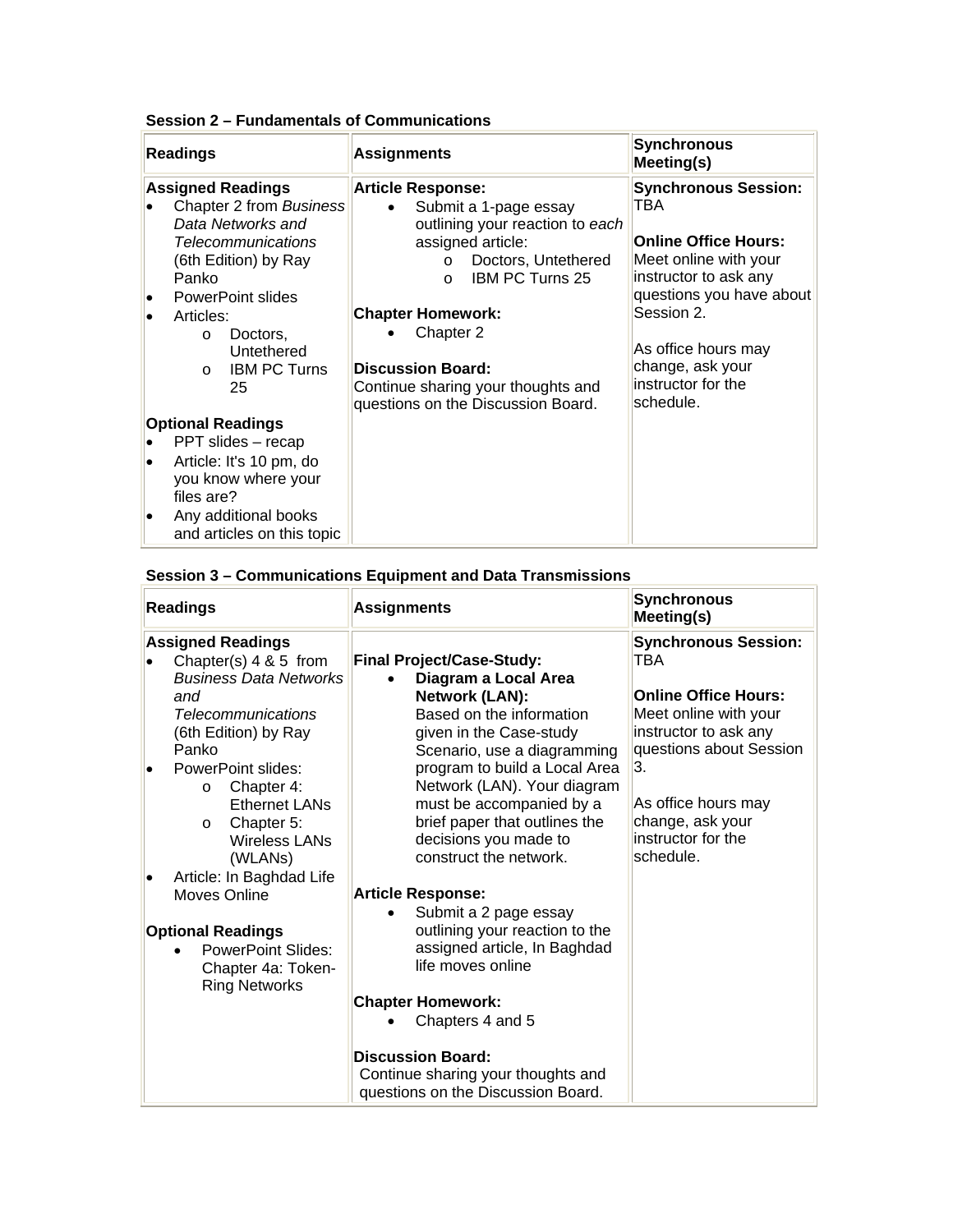### **Session 4 - Media**

| <b>Assigned Readings</b><br><b>Synchronous Session:</b><br><b>Article Response:</b><br><b>TBA</b><br>Chapter 3 from<br>Submit a 1-page essay<br><b>Business Data Networks</b><br>outlining your reaction to each<br>and<br>of the 4 assigned articles<br><b>Online Office Hours:</b><br><b>Telecommunications</b><br>Meet online with your<br>(6th Edition) by Ray<br><b>Chapter Homework:</b><br>instructor to ask any<br>Panko<br>Chapter 3<br>PowerPoint slides:<br>$\bullet$<br>Session 4.<br><b>Discussion Board:</b><br>Chapter 3:<br>$\circ$<br><b>Physical Layer</b><br>Continue sharing your thoughts and<br>Reminder:<br>questions on the Discussion Board.<br>Propagation<br>The Midterm Exam is<br>Chapter 3A:<br>$\circ$<br>next session, so if you<br>Hands On:<br>have questions, this is a<br>Cutting and<br>good time to discuss<br>Connectorizing<br>them with your instructor.<br>Articles:<br>Apple Renames<br>$\circ$<br>Itself, Unveils<br>iPhone<br><b>Cisco Sues</b><br>$\circ$<br>Apple over Use<br>of iPhone Name<br><b>Apple Settles</b><br>$\circ$<br>with Cisco<br>iPods Help<br>O<br>Doctors<br>Recognize Heart<br>Problems<br><b>Optional Readings</b><br>Articles:<br>Web Reaches<br>$\circ$<br>New Milestone:<br>100 Million Sites<br>What the iPhone<br>O<br>Should Do<br>Hospital of the<br>$\circ$ | <b>Readings</b> | <b>Assignments</b> | <b>Synchronous</b><br>Meeting(s) |
|----------------------------------------------------------------------------------------------------------------------------------------------------------------------------------------------------------------------------------------------------------------------------------------------------------------------------------------------------------------------------------------------------------------------------------------------------------------------------------------------------------------------------------------------------------------------------------------------------------------------------------------------------------------------------------------------------------------------------------------------------------------------------------------------------------------------------------------------------------------------------------------------------------------------------------------------------------------------------------------------------------------------------------------------------------------------------------------------------------------------------------------------------------------------------------------------------------------------------------------------------------------------------------------------------------------------------------------|-----------------|--------------------|----------------------------------|
|                                                                                                                                                                                                                                                                                                                                                                                                                                                                                                                                                                                                                                                                                                                                                                                                                                                                                                                                                                                                                                                                                                                                                                                                                                                                                                                                        | Future          |                    | questions you have about         |

## **Session 5 – Current Industry Events and Midterm Exam**

| Readings                                                                                                           | <b>Assignments</b>                                                           | Synchronous<br>Meeting(s)                                                     |  |
|--------------------------------------------------------------------------------------------------------------------|------------------------------------------------------------------------------|-------------------------------------------------------------------------------|--|
| <b>Assigned Readings</b><br><b>Review Chapters 1</b><br>۱e<br>through 6 from Business   that.<br>Data Networks and | Midterm – this will be available<br>during this session, but not prior to    | <b>Synchronous Session:</b><br><b>TBA</b>                                     |  |
| <b>Telecommunications</b><br>(6th Edition) by Ray                                                                  | <b>Final Project/Case-Study:</b><br><b>Submit Draft of Your</b><br>$\bullet$ | <b>Online Office Hours:</b><br>Meet online with your<br>instructor to ask any |  |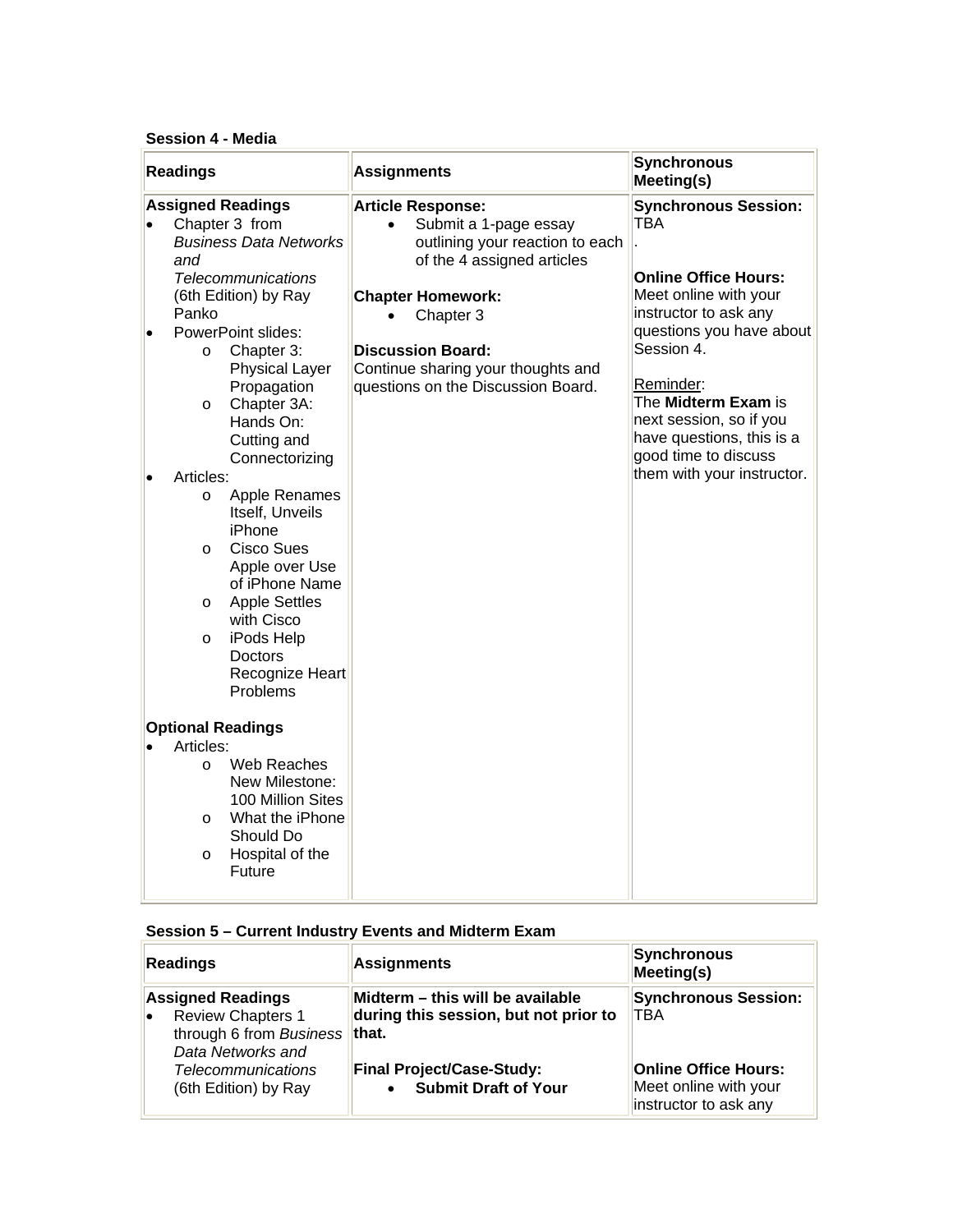| Panko<br><b>Optional Readings</b><br>Any additional books<br>۱o<br>and articles on this topic | <b>Network Diagram:</b><br>Turn in your developing Case- Session 5.<br>study network diagram. The<br>diagram will receive a<br>credit/no-credit grade and will<br>be returned with instructor-<br>feedback. | questions you have about |
|-----------------------------------------------------------------------------------------------|-------------------------------------------------------------------------------------------------------------------------------------------------------------------------------------------------------------|--------------------------|
|                                                                                               | <b>Chapter Homework:</b><br>• Review Chapters 1-6 for the<br><b>Midterm Examination</b>                                                                                                                     |                          |
|                                                                                               | <b>Discussion Board:</b><br>Continue sharing your thoughts and<br>questions on the Discussion Board.                                                                                                        |                          |

| <b>Readings</b>                 |                                                                                                                                                                                                                                                                                          | <b>Assignments</b>                                                                                                                                                                                                                                                                                                      | <b>Synchronous</b><br>Meeting(s)                                                                                                                              |
|---------------------------------|------------------------------------------------------------------------------------------------------------------------------------------------------------------------------------------------------------------------------------------------------------------------------------------|-------------------------------------------------------------------------------------------------------------------------------------------------------------------------------------------------------------------------------------------------------------------------------------------------------------------------|---------------------------------------------------------------------------------------------------------------------------------------------------------------|
| $\Omega$                        | <b>Assigned Readings</b><br>Chapter 7 from Business<br>Data Networks and<br>Telecommunications (6th<br>Edition) by Ray Panko<br><b>PowerPoint Slides:</b><br>Chapter 7: Wide Area<br>Networks (WANs)<br><b>Review the First</b><br><b>Bank of Paradise</b><br>case-study on<br>wide area | <b>Final Project/Case-Study:</b><br>Diagram a Wide Area<br>Network (WAN):<br>Based on the information<br>given in the Case-study<br>Scenario, use a<br>diagramming program to<br>build a Wide Area Network<br>(WAN). Your diagram must<br>be accompanied by a brief<br>paper that outlines the<br>decisions you made to | <b>Synchronous Session:</b><br>TBA<br><b>Online Office Hours:</b><br>Meet online with your<br>instructor to ask any<br>questions you have about<br>Session 6. |
| Articles:<br>$\circ$<br>$\circ$ | networks, pages<br>342-343<br>First All-Digital<br><b>Heart Hospital</b><br>Hospital of the<br>Future (Slideshow)                                                                                                                                                                        | construct the network.<br><b>Article Response:</b><br>Submit a 2-page essay<br>outlining your reaction to the<br>assigned article, First All-<br>Digital Heart Hospital.                                                                                                                                                |                                                                                                                                                               |
|                                 | <b>Optional Readings</b><br>Any additional books and<br>articles on this topic                                                                                                                                                                                                           | <b>Chapter Homework:</b><br>Chapter 7<br><b>Discussion Board:</b><br>Continue sharing your thoughts and<br>questions on the Discussion Board.                                                                                                                                                                           |                                                                                                                                                               |

# **Session 6 – Wide Area Networks (WANs) and Metropolitan Area Networks (MANs)**

 $\sim$ 

## **Session 7 – Network Management and Security**

| Readings                                                  | <b>Assignments</b>                          | Synchronous<br>Meeting(s)   |  |
|-----------------------------------------------------------|---------------------------------------------|-----------------------------|--|
| <b>Assigned Readings</b>                                  | <b>Final Project/Case-Study:</b>            | <b>Synchronous Session:</b> |  |
| Chapter(s) 8 & 9 from<br>I۰<br>Business Data Networks and | <b>Draft a Security</b><br><b>Analysis:</b> | TBA                         |  |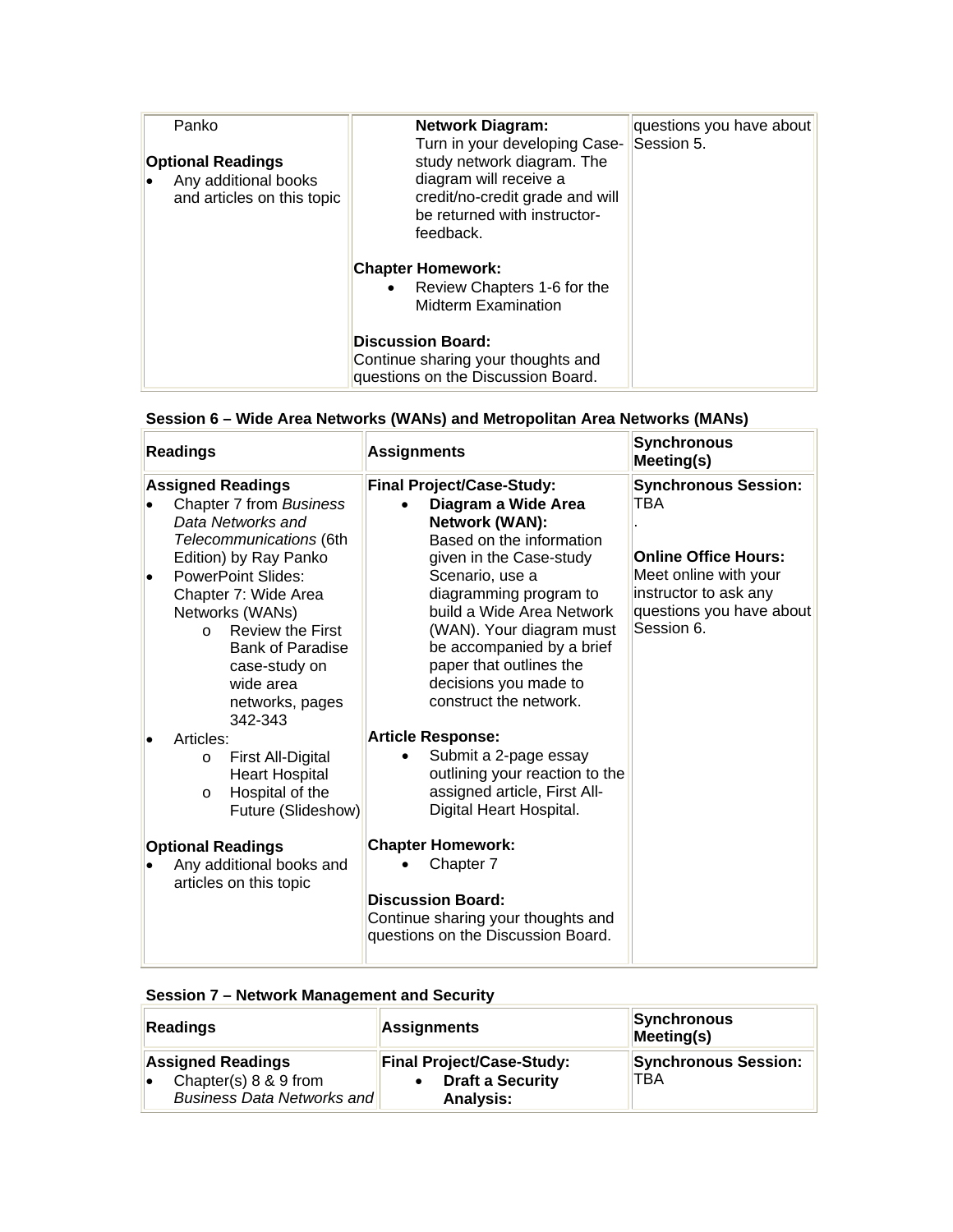| Telecommunications (6th              | Based on the information           |                             |
|--------------------------------------|------------------------------------|-----------------------------|
| Edition) by Ray Panko                | given in the Case-study            | <b>Online Office Hours:</b> |
| PowerPoint slides:                   | Scenario, outline the steps        | Meet online with your       |
| Chapter 8: TCP/IP<br>$\circ$         | you plan to take to make           | instructor to ask any       |
| Internetworking                      | sure your network                  | questions you have about    |
| Chapter 9: Security<br>$\circ$       | reasonably addresses               | Session 7.                  |
| Articles:                            | security risks.                    |                             |
| Living the Dream: IT<br>$\circ$      |                                    |                             |
| Telecommuting                        | <b>Article Response:</b>           |                             |
| Believe the Hype:<br>$\circ$         | Submit a 2-page essay              |                             |
| 3G Broadband Data                    | outlining your reaction to         |                             |
| Cards Rock!                          | each of these two articles:        |                             |
| Disuse of System is<br>$\circ$       | <b>IT Telecommuting</b><br>$\circ$ |                             |
| Cited in Gaps in                     | Believe the Hype:<br>$\circ$       |                             |
| Soldiers' Care                       | 3G Broadband                       |                             |
|                                      | Data Cards Rock!                   |                             |
| <b>Optional Readings</b>             |                                    |                             |
| Articles:                            | Write an outline and be            |                             |
| Worldwide<br>$\Omega$                | prepared to discuss                |                             |
| <b>Bandwidth Use</b>                 | "Disuse of System is Cited         |                             |
| <b>Ultraband Devices</b><br>$\Omega$ | in Gaps in Soldiers' Care"         |                             |
| Interferes with GPS                  | during the synch session           |                             |
| Any additional books and             | (this outline is not to be         |                             |
| articles on this topic               | turned in as an                    |                             |
|                                      | assignment; it's just for          |                             |
|                                      | the discussion)                    |                             |
|                                      |                                    |                             |
|                                      | <b>Discussion Board:</b>           |                             |
|                                      | Continue sharing your thoughts     |                             |
|                                      | and questions on the Discussion    |                             |
|                                      | Board.                             |                             |
|                                      |                                    |                             |

|  | Session 8 - Networks: Management and Applications |
|--|---------------------------------------------------|
|--|---------------------------------------------------|

| <b>Readings</b>                                                                                                                                                                                                                                                                                                                                                                    | <b>Assignments</b>                                                                                                                                                                                                                                                                                                                                                                                                                                                                     | <b>Synchronous</b><br>Meeting(s)                                                                                                                     |
|------------------------------------------------------------------------------------------------------------------------------------------------------------------------------------------------------------------------------------------------------------------------------------------------------------------------------------------------------------------------------------|----------------------------------------------------------------------------------------------------------------------------------------------------------------------------------------------------------------------------------------------------------------------------------------------------------------------------------------------------------------------------------------------------------------------------------------------------------------------------------------|------------------------------------------------------------------------------------------------------------------------------------------------------|
| <b>Assigned Readings</b><br>Chapters 8 & 9 from<br><b>Business Data Networks</b><br>and<br><b>Telecommunications</b><br>(6th Edition) by Ray<br>Panko<br><b>PowerPoint slides:</b><br>Chapter 10:<br>$\circ$<br><b>Network</b><br>Management<br>Chapter 11:<br>$\circ$<br>Networked<br>Applications<br><b>Optional Readings</b><br>Article:<br>Mobile Med<br>$\circ$<br>Monitoring | <b>Final Project/Case-Study:</b><br><b>Draft a Capacity/Future-</b><br><b>Growth Analysis:</b><br>Based on your developing<br>network and information<br>given in the Case-study<br>Scenario, perform a<br>capacity analysis that also<br>accounts for future growth.<br><b>The Change Function Response:</b><br>Submit a 2 page essay<br>$\bullet$<br>outlining your reaction to<br>the audio you heard or the<br>chapters you read for the<br>assigned text, The Change<br>Function. | <b>Synchronous Session:</b><br>TBA<br><b>Online Office Hours:</b><br>Meet online with your<br>instructor to ask any<br>questions about Session<br>8. |